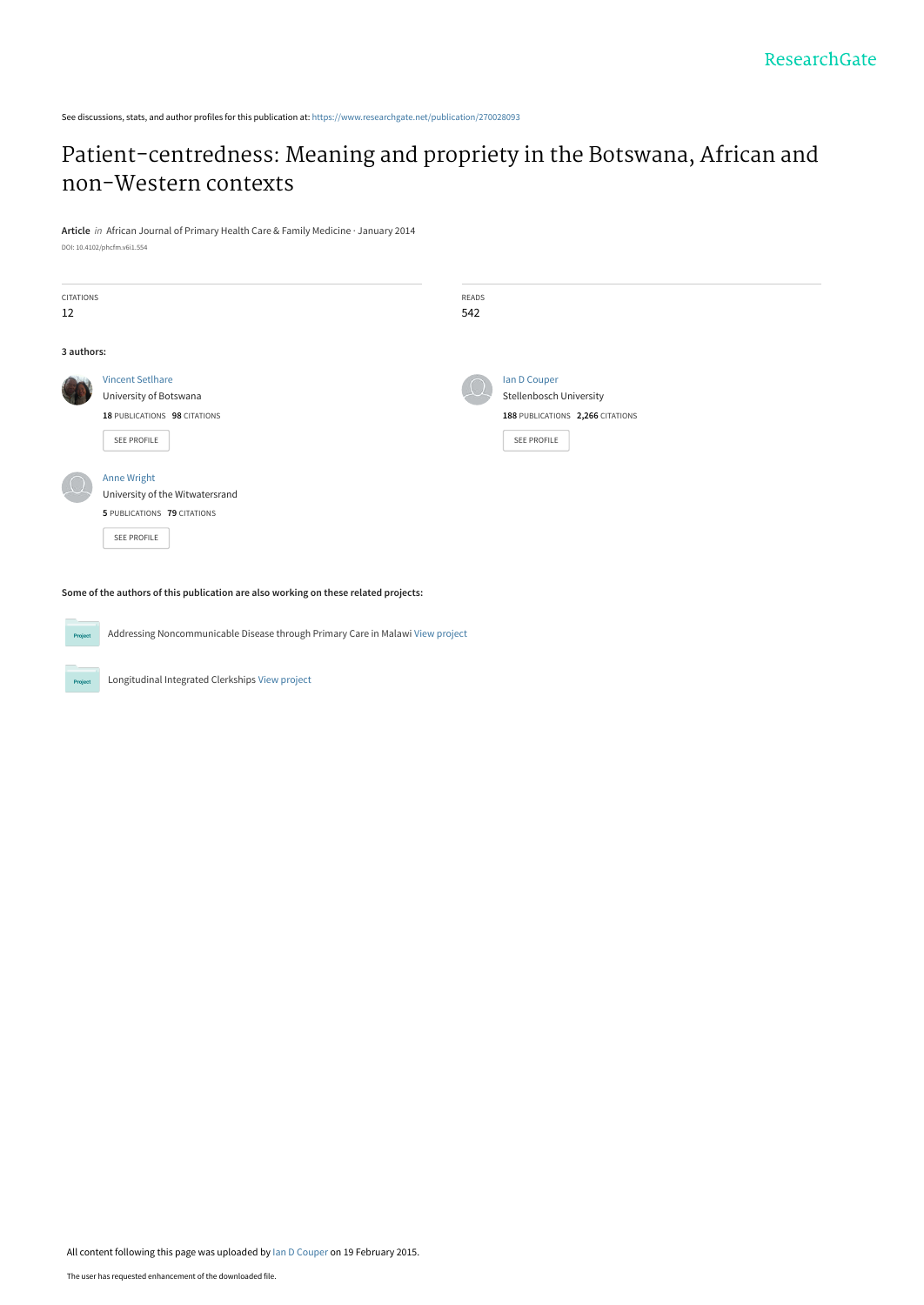# **Patient-centredness: meaning and propriety in the Botswana, African and non-Western contexts**

#### **Authors:**

Vincent Setlhare1 Ian Couper<sup>2</sup> Anne Wright<sup>2</sup>

#### **Affiliations:**

1 Department of Family Medicine, University of Botswana, Botswana

2 Department of Family Medicine, University of the Witwatersrand, South Africa

**Correspondence to:**  Vincent Setlhare

**Email:**  [vincent.setlhare@mopipi.](mailto:vincent.setlhare@mopipi.ub.bw) [ub.bw](mailto:vincent.setlhare@mopipi.ub.bw)

#### **Postal address:**

Box 47311, Gaborone, Botswana

#### **Dates:**

Received: 19 May 2013 Accepted: 16 Sept. 2013 Published: 20 Feb. 2014

#### **How to cite this article:**

Setlhare V, Couper I, Wright A. Patient-centredness: meaning and propriety in the Botswana, African and non-Western contexts. Afr J Prm Health Care Fam Med. 2014;6(1), Art. #554, 4 pages. [http://dx.doi.org/10.4102/](http://dx.doi.org/10.4102/phcfm.v6i1.554 ) [phcfm.v6i1.554](http://dx.doi.org/10.4102/phcfm.v6i1.554 )

#### **Copyright:**

© 2014. The Authors. Licensee: AOSIS OpenJournals. This work is licensed under the Creative Commons Attribution License.



Scan this QR code with your smart phone or mobile device to read online.

### **Introduction**

Patient-centredness is a key principle in Family Medicine. It is covered in a Family Medicine textbook by McWhinney<sup>1</sup> and textbooks edited by Goh et al.,<sup>2</sup> Rakel and Rakel<sup>3</sup> and Mash and Blitz-Lindeque,<sup>4</sup> to name but a few. Patient-centredness (PC) is an extension of the biopsychosocial approach to patient care which was championed by Engel.<sup>5</sup>

The term 'patient-centredness' was coined by Balint to emphasise that patients should be treated as unique individuals and was used initially to describe how physicians should interact and communicate with patients.<sup>6</sup> From highlighting and emphasising the patient's agenda and appropriate communication skills in doctor–patient interactions, PC grew to include optimal patient–healthcare system interactions. This established the meaning of PC which was distilled by McWhinney as 'seeing the illness through the patient's eyes'.7

A method of practising PC was then described as paying attention to 'patients' cues and behaviour' and also referred to need for the physician to provide an environment that is conducive to patients' full and free expression.<sup>8</sup> Others outlined the method as 'exploring the illness experience, understanding the whole person, finding common ground regarding management, incorporating prevention and health promotion, enhancing the doctor–patient relationship, and being realistic about the doctor's personal limitations'.<sup>9</sup> Variations of this method are described and they have a similar outline.10,11,12

The Institute of Medicine, an American non-profit, non-governmental organisation, advises that patient-centredness should be 'responsive to and respectful of the individual patient's preferences, needs and values while ensuring that the patient's values guide clinical decisions'.13 The doctor's awareness of his personal influence and subjectivity promotes patient-centredness.14 The doctor or healthcare worker should be aware of their considerable power to influence patients and try to minimise its use. They should also guard against their biases and any vested interests that may constrain their patients' preferences.

This is the Eurocentric model of PC which is now taught in Botswana and other non-Western settings. The Eurocentric meaning and operationalisation of PC, though based on research in Western contexts, seems to be accepted universally. The universal appropriateness of the meaning and application of the Eurocentric model of PC needs to be backed by evidence from research in non-Western contexts. This article attempts to show how the understanding and practice of PC may be different in other regions. It also hopes to stimulate debate and research on PC in non-Western contexts.

Patients bring expectations to a consultation.15 Fulfilment of these expectations is an indication that patient-centredness is likely to have been applied, thus patient satisfaction may be used as a measure of PC.16 This tool can be used across settings to explore the qualities, attributes, processes, actions and features of a healthcare system or healthcare worker that are deemed satisfactory by patients. This research may yield health worker–patient interaction models that are context specific and setting appropriate.

### **Context is important**

Contextual differences between regions suggest that the global appropriateness of the Eurocentric model of patient-centredness is questionable.<sup>9,14,17</sup> A patient's culture shapes how they see themselves and environments shape who we are, what we expect and what is expected of us.<sup>18</sup> Patient-centredness may mean different things in different settings. It may be applied differently in various contexts. The term PC does not exist in Setswana and some other languages, but an interpretation of the sense of the term may be possible. The absence of this term may mean the absence of this construct in non-Western regions.

Who we are is also a product of who we understand ourselves to be – the *construal of self* (see Figure 1). The *dominant construal of self* differs between Western and other contexts.19 The Western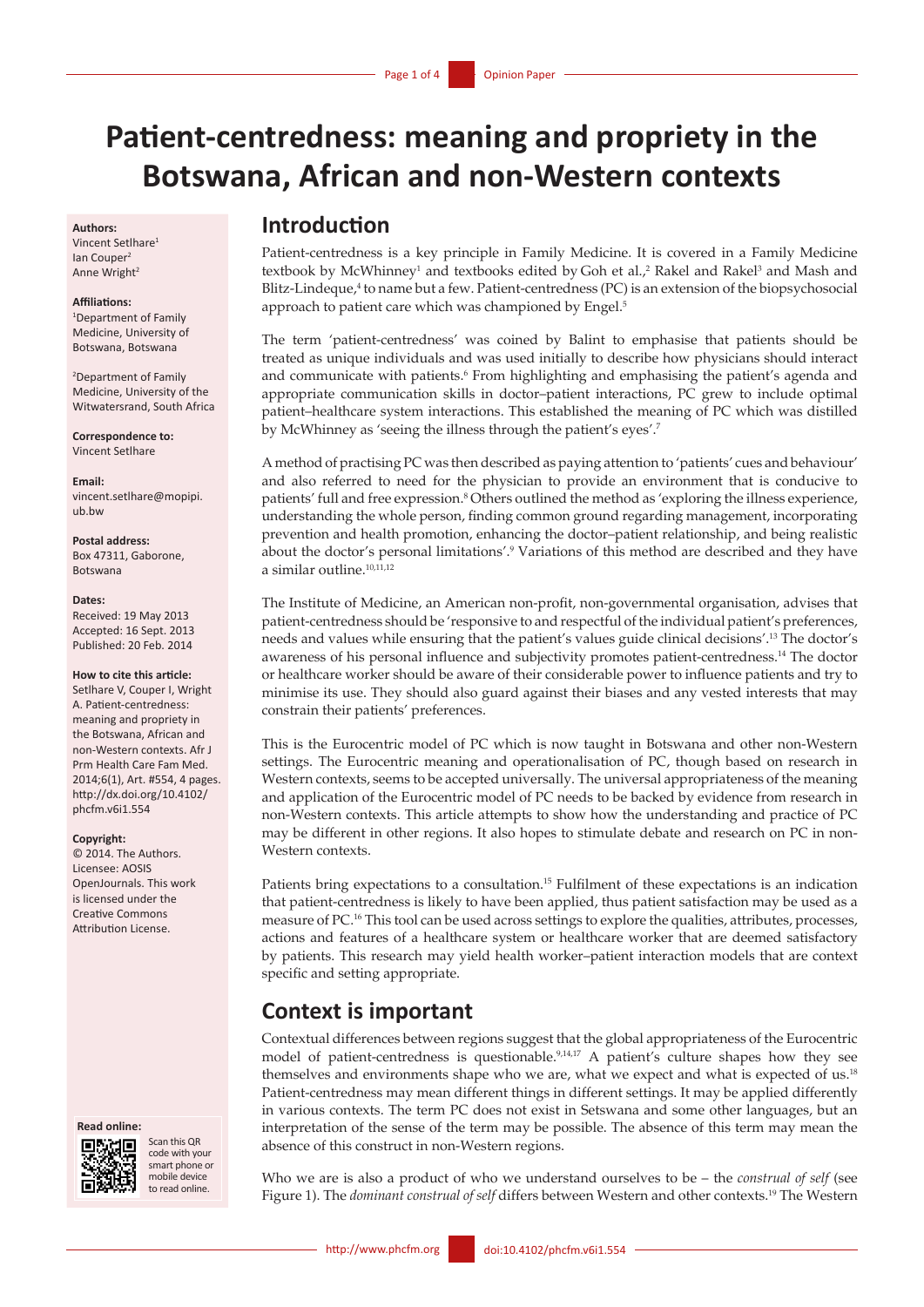individual sees himself or herself as being an independent agent. They see themselves as complete individuals and promote their personal interests unashamedly, placing emphasis on out-competing others.

In most non-Western societies the 'individual' is more integrated with the significant others with whom they have an interdependent relationship. This interdependent self incorporates significant others and contexts into their persona. The interdependent person is inclined to do what is best and appropriate for significant others in a given context, aiming for a harmonious environment. They are likely to align their interests with those of their significant others. These different construals of self have cognitive, emotional and motivational consequences such that phenomena may be seen differently by, evoke different emotions in and elicit varying responses from patients in different regions and contexts. For example, a young person who avoids prolonged eye contact may be perceived to be devious in Western contexts and yet be seen as being polite and well bred in the African context. Similarly, in an African context, when a grown man cries he is seen as being weak and bringing shame to his family and may be given a slap or a scolding for such unmanly behaviour; in a Western context, he may be seen as sensitive and his family may feel proud of him.

Cultural sensitivity in patient-centredness seems to concern itself with the superficial manifestations of culture and not its underlying determinants. Addressing people in a certain way, shaking their hand or not shaking their hand, dress codes and dances all have their place, but are merely window dressing. Markus and Kitayama's work<sup>19</sup> points us toward the deeper-seated reasons that explain what we do.

### **The African context**

Africans in general see themselves as members of tribes and clans rather than as independent agents. An African largely finds identity and value through his community (*motho ke motho ka batho*/*umuntu ngu muntu nga bantu*) and subsumes or aligns individual interests and satisfaction with community preferences –the *interdependent self-construal* approach. The patient's wishes or agenda as communicated to the doctor sometimes reflect the wishes and agenda of their relatives or clan. Talking to a patient is, in reality, talking to the consensus view of many significant others. Procrastination of the most urgent decisions, as well as inexplicable choices made by patients, may be because the patient is either subconsciously or consciously trying to align disparate interests. Indecisiveness may be because of consultative processes playing themselves out within the family or clan.

As a rule, African communities are highly hierarchical. Elders are to be obeyed and respected. In these communities, life must comply with the norms of the past.<sup>20</sup> An example of this is where a married woman may prefer not to practise safe sex because her kin want offspring.

Most Africans are born into traditional health systems that interweave health and healing with cosmology and religion.21,22 To the African, medicine or healing goes beyond mere healing of diseases and illnesses; it focuses on



Source: Markus and Kitayama<sup>19</sup>

**FIGURE 1:** Construals of Self, (a) Independent view of self, (b) Interdependent view of self.

harmonising relationships amongst the living and between the living and the dead. It permeates the whole fabric of society as it is involved in agriculture, animal husbandry, witchcraft, protection against evil and infliction of evil. It is expressed in taboos, ethics and acceptable social behaviour.

Traditional health practitioners (THPs) are the custodians of this traditional health system and culture. They are in touch with the gods, ancestors and spirits<sup>23</sup> and are usually called to this profession by these entities. The gods or spirits help them to diagnose and treat diseases.23 Patients in this context find it difficult to 'self-diagnose' or exchange thoughts with the THPs on what they think could be wrong with them, let alone discuss the treatment. They feel that this would imply that they feel that they have been empowered by the gods to diagnose and treat themselves and that consulting a THP would not be necessary. Many people still go to THPs when they are ill.24,25 Traditional medicine is a powerful institution amongst Africans, including Batswana. It has existed for a long time and involves therapeutics, religion and politics.<sup>26</sup>

#### **The Botswana context**

The context that Batswana live in shapes their behaviour, beliefs and expectations. It influences what they expect of doctors and how they behave in the consultation scenario. They carry their beliefs with them and these have an impact on their interaction with modern Western medicine and doctors.

Batswana have lived a traditional, rural life for ages but since gaining independence, Botswana has changed a lot. Most Batswana remain embedded in their culture. They do not consider the towns and cities as their homes but as places where they stay for employment. During public holidays and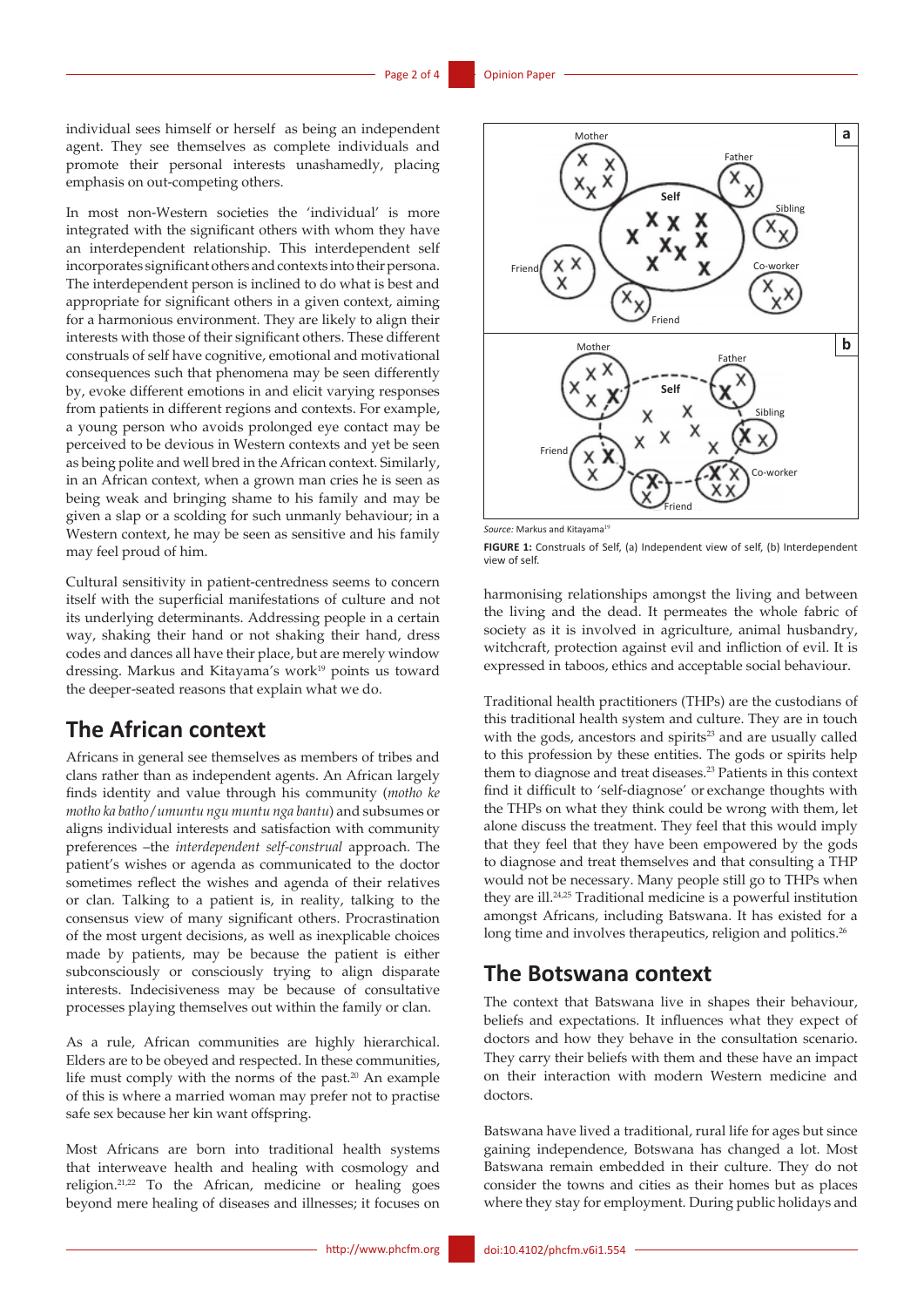weekends, they go home to their homes (the rural areas) to enjoy the company of their extended families. When they die, many prefer that their bodies be taken to their rural homes for burial. Most Batswana still believe in *badimo* (ancestral spirits) and *Modimo* (the Creator).<sup>27</sup> Many Batswana believe in witchcraft, casting of spells, traditional medicine and the power of supernatural agents intervening in their lives.<sup>28</sup> They respect and hold dear the wisdom of grandparents, parents, elders and the customs and practices that have been passed from generation to generation. Respect for elders can be ascribed to the fact that elders are sometimes acknowledged as *badimo* (dead relatives = ancestral spirits) even though they are still alive, $27$  because they are thought to have easier access to their ancestral spirits. The advice of traditional doctors or traditional midwives is thus taken seriously because of their connection with *badimo*. Educated Batswana and Christians do not seem to escape this bind<sup>29</sup> they cannot escape because their culture and its beliefs are part of who they are.<sup>20</sup> Extricating oneself from this cultural system makes people feel vulnerable.20 This describes what Horton calls a closed society, in which one does as others do or risks being a social misfit.20

This is not to deny that the culture of Africans and Batswana is evolving. It is to emphasise that it is not yet a culture whose norm is to question the *status quo* and embrace change (open society). It is, rather, a culture that questions departure from the *status quo* and is enamoured with the past.20 It is also useful to note that city dwellers and so-called sophisticated Africans revert to traditional health practices when confronted with confounding situations.23

Africans and Batswana have thus been shaped by a different culture and history. They see themselves and the world from this different viewpoint. They may have different perceptions, emotions and actions that could be unfamiliar to outsiders.

### **An Afrocentric model and its pertinent issues**

This is the baggage that an African patient brings to the consultation room – her/his interdependent self-construal, her/his his traditions, belief systems, institutions and history. The African patient's reluctance to engage meaningfully with regard to diagnoses, treatments and envisaged outcomes frustrates the patient-centred model as currently described. This reluctance may be because of respect for the doctor, whose profession and prominence is revered. The interdependent persona may fail to take a doctor's enquiries at face value. In seeking to be harmonious, appropriate and sensitive to the doctor's and significant others' feelings, answers may be given that seem stupid and do not serve the patient's best interest. Enquiry about expectations is often viewed by patients as being rhetorical. Ensuring that the patients' values and preferences guide clinical decisions may be problematic because of paradigm incongruence between healthcare workers (HCWs) and patients. HCWs may misunderstand such values and preferences because of their immersion in or conversion to different values and

beliefs. Building meaningful adult relationships between HCWs and patients in societies where patients are familyand clan-accountable can be a challenge. An HCW–patient interaction model suitable for Botswana, Africa and the rest of the non-Western world should be birthed in the daily interactions of doctors and/or HCWs and patients in these contexts. Such a model has to address the impact of political, economic, educational, racial, and tribal factors, both past and present, on HCW–patient interaction and healthcare. It has to harness cultural realities and dominant self-construal paradigms so that they promote health delivery. This model has to be serious about the engagement and incorporation of traditional health practice and its practitioners, as is happening in Glasgow,<sup>30</sup> Singapore<sup>31</sup> and China.<sup>32</sup>

Societies within different regions and countries are not uniform. The self-construal of rural people in the Western world may be *interdependent* whilst that of urban elites in other regions may be *independent*. The role of religion, tribe and class in doctor–patient interactions is of great relevance.

There are challenges to birthing this Afrocentric model of HCW–patient interaction. Africa is populated by people of Bantu, Negroid, Arabic, European and other stock. These people live in countries with different tribes, languages, histories, levels of development and institutions. There are significant differences within countries as manifested by civil wars and economic imbalances, so a model that would be suitable for the whole of Africa may not exist. Development of community-, country-, or regionally-appropriate HCW– patient interaction models may be more realistic. All these issues need to be addressed by research aimed at finding HCW–patient interaction models or paradigms that are context appropriate.

### **The challenge**

The challenge is for clinicians and scholars in Africa and the non-Western world to research doctor- or HCW–patient interaction in their specific contexts. It may help for these researchers to be aware of and bracket the influence of the Eurocentric model of doctor–patient interaction (the patientcentred approach). It may be wise not to do a literature review before commencing on this research<sup>33</sup> as this could impose Eurocentric-biased findings on the research data generated from observations in a non-Western context. It is hoped that such research will yield doctor- or HCW–patient interaction models that are context appropriate for the various African, Asian, South American and other communities. This research may yield different meanings, interpretations and understandings of patient-centredness. It may also yield a different HCW- patient interaction model. The worth of this research and the conclusions thereof will be in the extent to which patient care is improved, as judged by the patients themselves.

### **Conclusion**

Patient-centredness is a Eurocentric social construct which is appropriate for the context in which it was birthed through research. Patients in Botswana do not, however, seem to fit